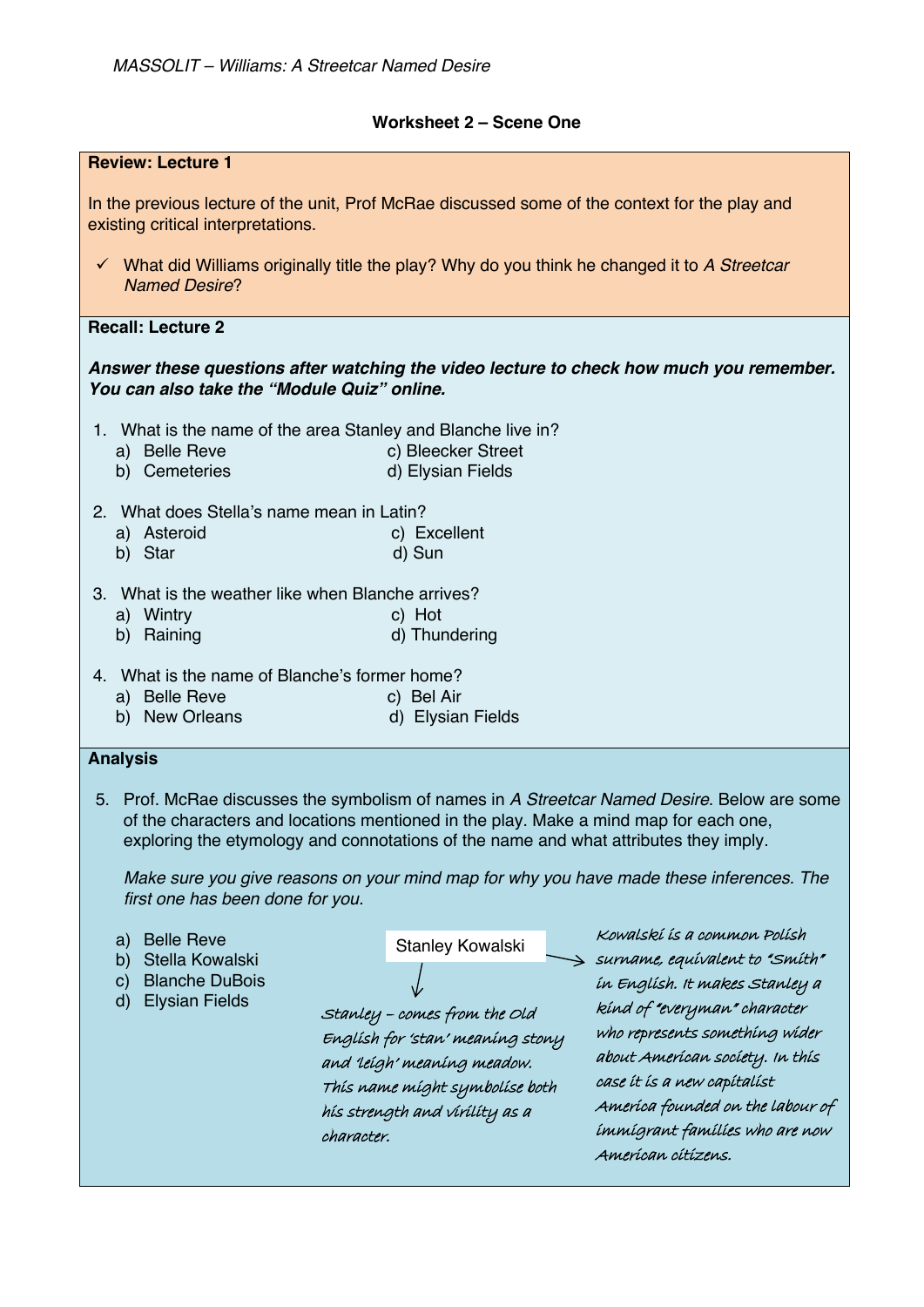6. Rewatch McRae's lecture from 5:35 to 6:33. Using McRae's commentary and your own analysis of key words in **bold**, write an analytical paragraph answering the following question:

What is the significance of Williams's description of Stella's appearance in the stage directions?

*Blanche comes around the corner, carrying a valise. She looks at a slip of paper, then at the building, then again at the slip and again at the building. Her expression is one of shocked disbelief. Her appearance is incongruous to this setting. She is daintily dressed in a white suit with a fluffy bodice, necklace and earrings of pearl, white gloves and hat, looking as if she were arriving at a summer tea or cocktail party in the garden district. She is about five years older than Stella. Her delicate beauty must avoid a strong light. There is something about her uncertain manner, as well as her white clothes, that suggests a moth.*

## Challenge:

Read the following article from the *Guardian* on different representations of Blanche on stage: https://tinyurl.com/2p8ccjpx

- Which actor do you think most closely fits the description of Blanche in the stage directions?
- Do you think this likeness would be an important consideration when casting the play? Why/ why not?
- If you were directing a production of *A Streetcar Named Desire,* which actor would you cast as Blanche? Why? *(Note: this choice can involve your interpretation of the character, beyond what is suggested by Williams's stage directions.)*

## **Evaluation**

- 7. McRae suggests that Scene 1 of the play demonstrates how its events are symbolic of a "whole society", not just the lives of individual characters [1:35]. With this in mind, choose one of the stage directions below to research, making notes on the historical context of New Orleans as a city.
	- a) Plantations and trade in New Orleans: https://tinyurl.com/33v56sww [Louisiana State Museum]

You can almost feel the warm breath of the brown river beyond the river warehouses with their faint redolences of bananas and coffee.

b) Blues music in New Orleans: https://blogs.loc.gov/folklife/2017/02/birth-of-blues-and-jazz/ [Library of Congress]

In this part of New Orleans you are practically always just around the comer, or a few doors down the street, from a tinny piano being played

c) Multiculturalism in New Orleans: https://www.neworleans.com/things-todo/multicultural/cultures/african-american/ [New Orleans Tourist Board]

New Orleans is a cosmopolitan city where there is a relatively warm and easy intermingling of races in the old part of town